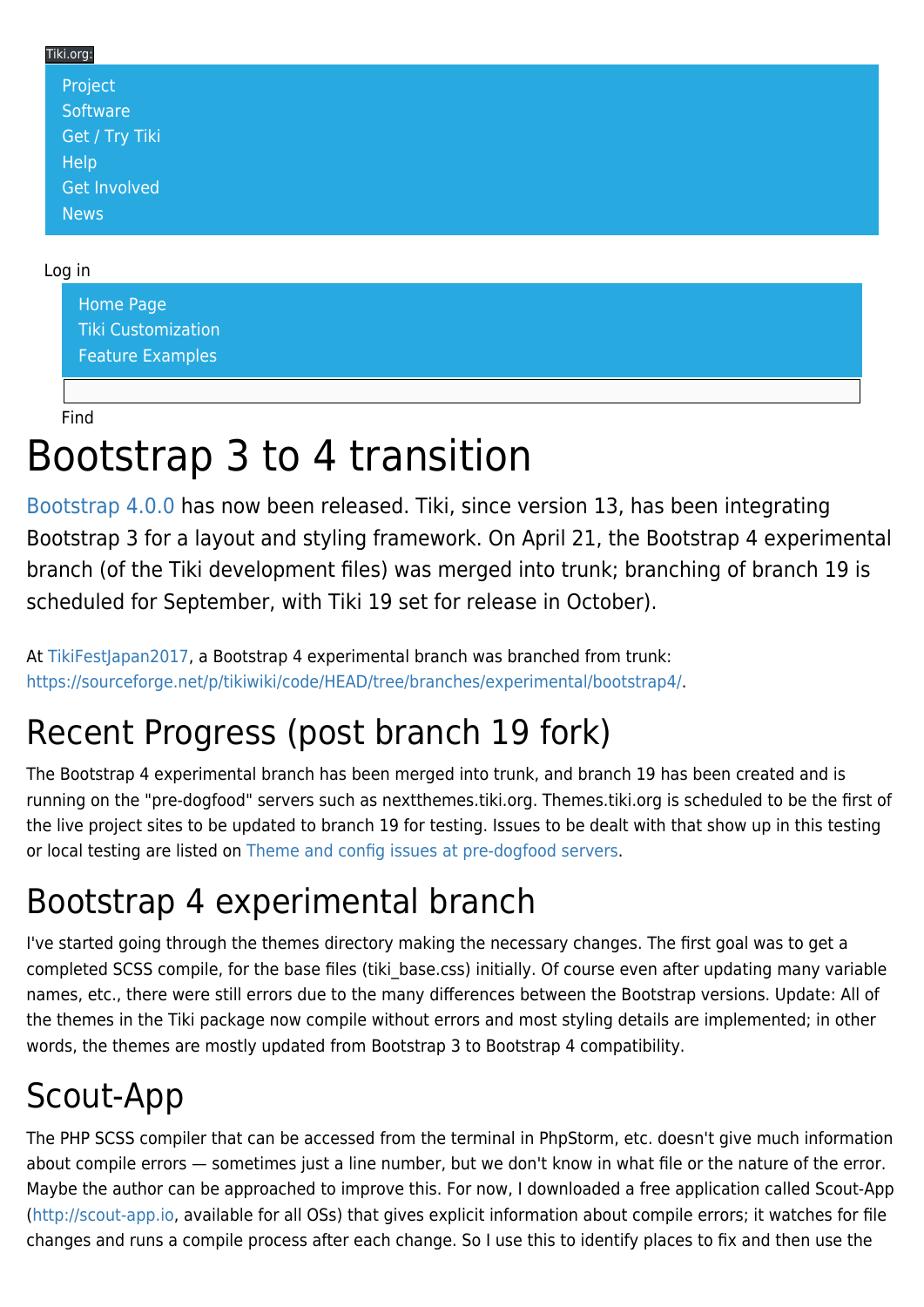compiler in PhpStorm for the compiling.

## Browser Support

As Bootstrap 4 states "Dropped IE8, IE9, and iOS 6 support. v4 is now only IE10+ and iOS 7+. For sites needing either of those, use v3." since Tiki 19.x we are dropping the support for these too. See <https://getbootstrap.com/docs/4.0/migration/#browser-support>

## Updating a Tiki theme from Bootstrap 3 to 4

Please see [Updating a Tiki theme from Bootstrap 3 to 4](https://themes.tiki.org/Updating-a-Tiki-theme-from-Bootstrap-3-to-4) for a description of the process that I () have used to update the themes in the Tiki package, as well as the [Zukathemes](https://zukathemes.com) files.

# Tiki code migration

## Generic Bootstrap changes

For a summary of Bootstrap changes between 3 and 4, please read <https://getbootstrap.com/docs/4.0/migration/>.

Some main points for Tiki (my quick check):

- Dropped [panels,](https://getbootstrap.com/docs/4.0/migration/#panels) thumbnails, and wells for a new all-encompassing component, [cards.](https://getbootstrap.com/docs/4.0/components/card/) So all instances of these in templates, etc. and references in CSS will need to be updated.
- Dropped the Glyphicons icon font. So the related files should be removed from themes/icons.
- Dropped  $\overline{apage\ -hender}$  class. The use of this in Tiki needs to be checked.
- Renamed .img-responsive to .img-fluid. This needs to be updated in the img plugin and other locations.
- [Forms](https://getbootstrap.com/docs/4.0/migration/#forms-1)  multiple changes that'll need updating in Tiki tpls, etc.
- Buttons: Removed .btn-default and added .btn-secondary. Instances of btn-default in tpls, etc. will need to be updated so (in this order):
- 1. Change instances of btn-primary to btn-secondary.
- 2. Change instances of btn-default to btn-primary.
- Dropdowns: Dropdown items now require the *dropdown-item* class, so this needs updating.
- [Modals](https://getbootstrap.com/docs/4.0/migration/#modal)  multiple changes to deal with. Update: thanks to Jonny for making modals work in the experimental branch.
- [Navs](https://getbootstrap.com/docs/4.0/migration/#navs) and [navbars](https://getbootstrap.com/docs/4.0/migration/#navbar) Totally rewritten using flexbox. Also, .navbar-inverse and .navbar-default are renamed to .\*-dark and .\*-light, matching color schemes used elsewhere. Also .navbar-primary is supported, so I think Tiki's Admin Look & Feel should have a checkbox to choose which navbar color scheme to use per site. Themes should support all three variants.
- [Pagination](https://getbootstrap.com/docs/4.0/migration/#pagination) Totally rewritten using flexbox.
- [Carousel](https://getbootstrap.com/docs/4.0/migration/#carousel): "Overhauled the entire component to simplify design and styling. We have fewer styles for you to override, new indicators, and new icons."

### Specific Tiki code tasks/bugs

- Side column show/hide anchors don't work properly.
	- o **id** Fixed in r66950 for basic layout; implement in other layouts and test.
- Card (formerly "panel") background and foreground colors aren't set by card classes, but by separate text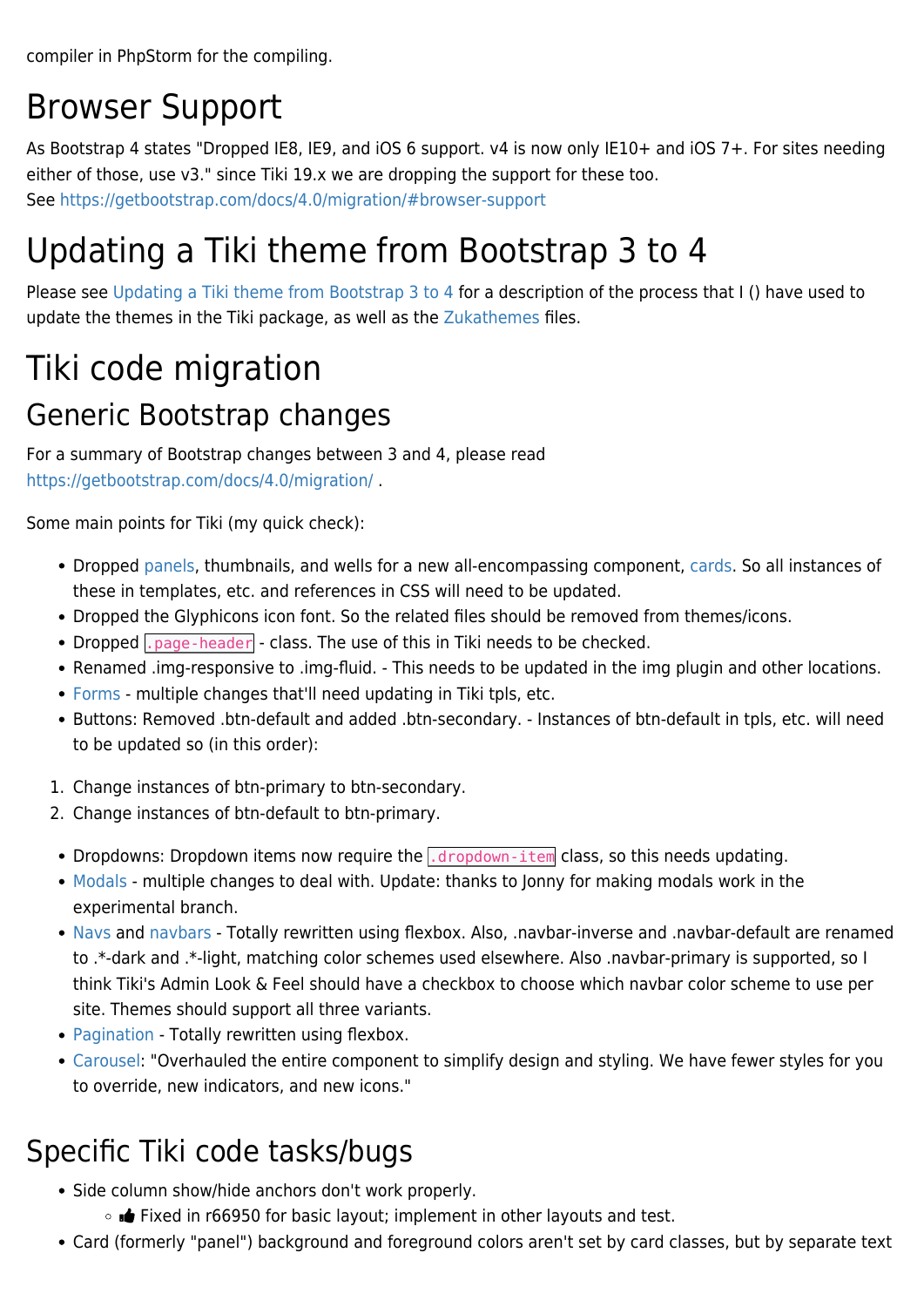and background color classes, like bg-primary and text-dark. Discussion is needed about how to replace our previously used panel-default coloring for former panels coded directly in .tpl files. For modules, the color classes can be input as parameters.

- This is being resolved, with standard (no particular coloring) cards plus alert colors where needed. Maybe remaining instances to convert.
- Navbars, instead of having  $*$ -default and  $*$ -inverse classes for coloring, now use  $*$ navbar-light and  $*$ -dark, and  $log$ -light and  $log$ -dark classes can also be used, and other background color possibilities possible. So themes should support at least light and dark. The color of the navbar itself (as a menu) can be set in admin-modules (so works already for the "social" fixed-top layout's top ).

But there should be an admin L&F selector for the top and topbar divs beyond the navbar, for the site.

- (CMS) Article display will need revising to accommodate FB link image specs. The BS4 equivalent of what is being used now for Tiki's CMS articles is very simple and has no CSS opportunities for modifying the displayed image size.
- Hopefully the article layout revising can also enable positioning the article image / featured image either to the side or above the article text

([https://dev.tiki.org/item6596-Wish-enable-post-article-layout-that-has-large-image-above\)](https://dev.tiki.org/item6596-Wish-enable-post-article-layout-that-has-large-image-above).

- The new drag-and-drop menu admin doesn't seem to work. **o** Ok now.
- Popovers containing links disappear too quickly on hover so the links can't be clicked. Fixed.
	- Was fixed but now unfixed again. Discussion started about open on click vs. open on hover. High priority to fix because it's hard to admin a test site with this broken. Fixed again  $\mathbf{d}$ .
- Tour doesn't work, in a quick test of an existing tour. The first popup appears but the second doesn't. But according to [the Bootstrap Tour site](https://github.com/sorich87/bootstrap-tour/issues/554) it should work so we need to be sure we're linking to the latest master and that our implementation is ok.

## Other possible related changes

- Consolidate layout templates to reduce redundancy. Maybe the two fixed-navbar layouts could be reduced to one, and maybe the "classic" and "wide side column" layouts could be reduced to one. Or maybe all could be reduced to one if there is a checkbox in L&F admin for "Fixed-top navbar". Reduction to three layout templates is done other than renaming and maybe other details.
- Consolidate menu types ("Bootstrap" and "CSS/suckerfish" and Tiki legacy) and add Smartmenus (<http://smartmenus.org/>) to enhance default Bootstrap menus.
	- o Pluses:
		- Simpler menu backend construction
		- Simpler CSS to maintain (and learn, for new theme authors)
	- Minuses:
		- Bootstrap menus natively have only parent and child levels (but this can be overcome with Smartmenus)
		- Bootstrap parent link only opens dropdown and isn't for navigation (but [https://stackoverflow.com/questions/25692514/bootstrap-how-do-i-make-dropdown-navigation](https://stackoverflow.com/questions/25692514/bootstrap-how-do-i-make-dropdown-navigation-parent-links-an-active-link) [-parent-links-an-active-link](https://stackoverflow.com/questions/25692514/bootstrap-how-do-i-make-dropdown-navigation-parent-links-an-active-link), etc.).
- Related to these, maybe a good time to implement [Off-canvas menus and sidebars.](https://themes.tiki.org/Off-canvas-menus-and-sidebars)
- Put wiki page elements (like wiki topline, pagebar, action icons for print, etc.) in modules for more flexibility in page layout.
- Make the meaning of button colors intuitive and consistent: See [Organization of button colors in Tiki](https://themes.tiki.org/Organization-of-button-colors-in-Tiki). Mostly done.
- Add second horizontal scroll bar at the top of scrollable tables and other wide content -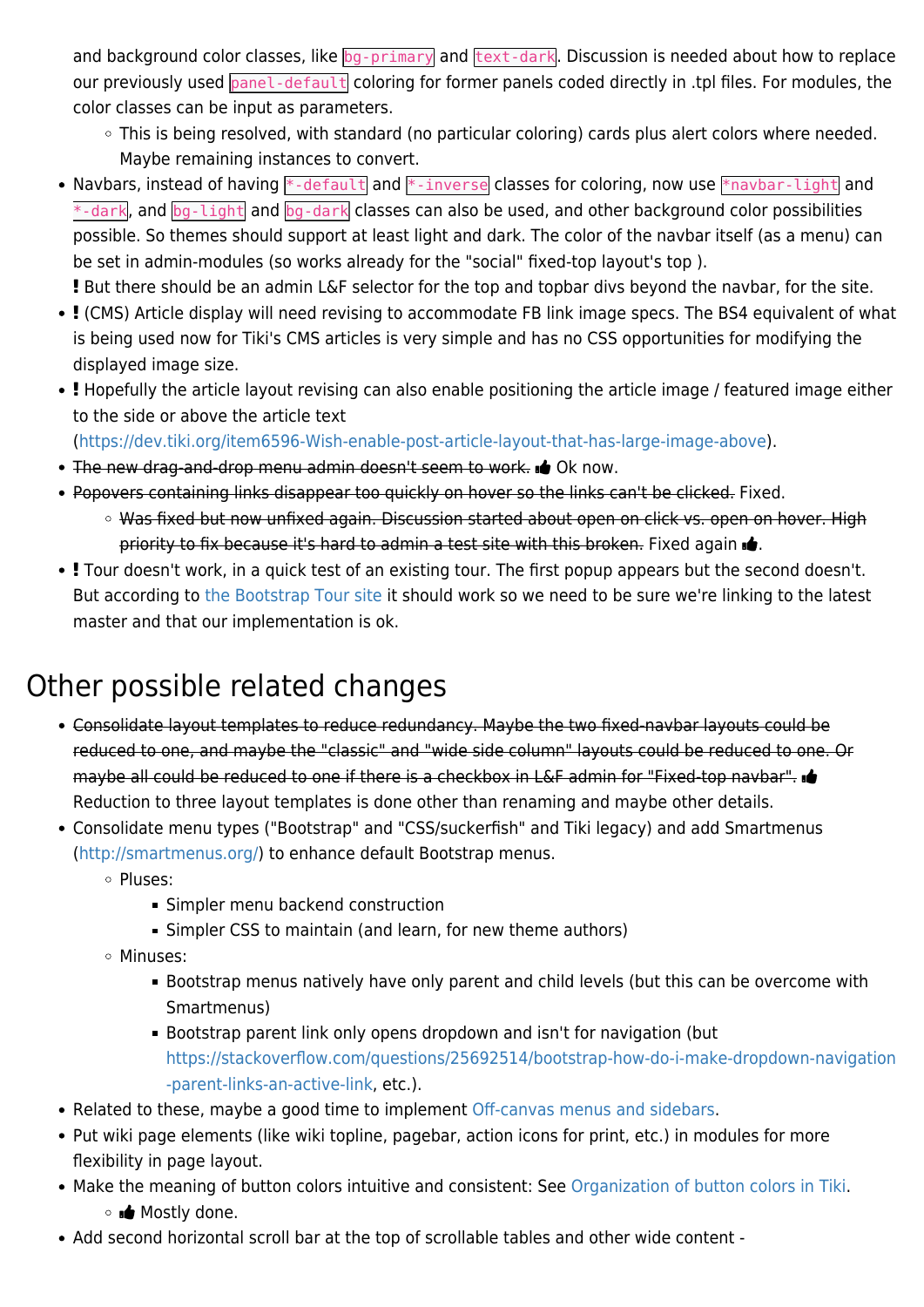<https://github.com/sniku/jQuery-doubleScroll>or equivalent (the Github link to the demo site, etc. is now broken) but there's a demo at<https://codepen.io/hellokatili/pen/yegxjP>.

## [\[-\]](#page--1-0) Commits to branch outside of the themes directory:

At Jonny's suggestion, the commits to the experimental branch that aren't in the themes directory are being recorded here. This should smooth the merge of the branch back to trunk.

```
http://sourceforge.net/p/tikiwiki/code/65126
 Revision: 65126
            http://sourceforge.net/p/tikiwiki/code/65126
 Author: chibaguy
 Date: 2018-01-08 06:14:25 +0000 (Mon, 08 Jan 2018)
 Log Message:
 -----------
 [UPD] Update Classic layout's module.tpl (has shadow div) relative to default modoule.tpl,
 and to Bootstrap 4 beta 3.
 Modified Paths:
 --------------
      branches/experimental/bootstrap4/templates/layouts/classic/module.tpl
```

```
http://sourceforge.net/p/tikiwiki/code/65112
```

```
Revision: 65112
           http://sourceforge.net/p/tikiwiki/code/65112
Author: chibaguy
Date: 2018-01-07 12:26:15 +0000 (Sun, 07 Jan 2018)
Log Message:
-----------
[FIX] Update navbar class for fixed-top position (.navbar-fixed-top -> .fixed-top).
Modified Paths:
--------------
     branches/experimental/bootstrap4/templates/layouts/fixed_top_modules/layout_view.tpl
```

```
http://sourceforge.net/p/tikiwiki/code/65093
 Revision: 65093
            http://sourceforge.net/p/tikiwiki/code/65093
 Author: chibaguy
 Date: 2018-01-05 17:53:05 +0000 (Fri, 05 Jan 2018)
 Log Message:
 -----------
 [FIX] Adjust grid classes on center, left and right columns for correct size and order in
 various display sizes.
```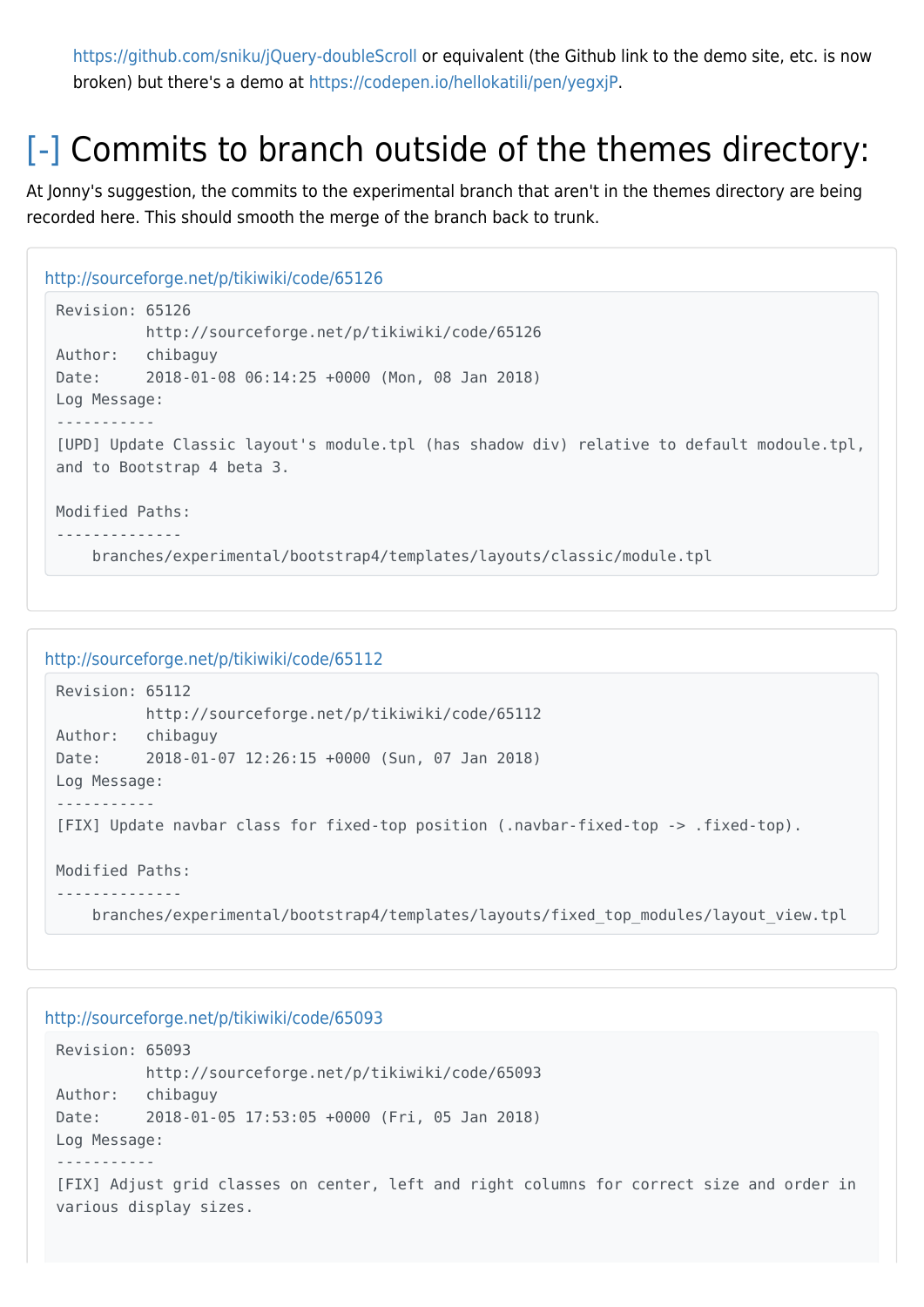```
Modified Paths:
```
--------------

branches/experimental/bootstrap4/templates/layouts/fixed\_top\_modules/layout\_view.tpl

```
http://sourceforge.net/p/tikiwiki/code/65092
```

```
Revision: 65092
           http://sourceforge.net/p/tikiwiki/code/65092
Author: chibaguy
Date: 2018-01-05 17:47:55 +0000 (Fri, 05 Jan 2018)
Log Message:
-----------
[FIX] Adjust grid classes on center, left and right columns for correct size and order in
various display sizes.
Modified Paths:
--------------
```
branches/experimental/bootstrap4/templates/layouts/header\_middle\_footer\_containers\_3-6-3/l ayout\_view.tpl

```
http://sourceforge.net/p/tikiwiki/code/65091
```

```
Revision: 65091
           http://sourceforge.net/p/tikiwiki/code/65091
Author: chibaguy
Date: 2018-01-05 17:03:14 +0000 (Fri, 05 Jan 2018)
Log Message:
-----------
[FIX] Adjust grid classes on center, left and right columns for correct size and order in
various display sizes.
Modified Paths:
--------------
     branches/experimental/bootstrap4/templates/layouts/basic/layout_view.tpl
```

```
 branches/experimental/bootstrap4/templates/layouts/classic/layout_view.tpl
 branches/experimental/bootstrap4/templates/layouts/social/layout_view.tpl
```

```
Revision: 65089
          http://sourceforge.net/p/tikiwiki/code/65089
Author: chibaguy
Date: 2018-01-05 14:06:02 +0000 (Fri, 05 Jan 2018)
Log Message:
-----------
[FIX] Put side-col-toggle divs in a row div to prevent interference with content columns.
(Todo: find out why flex widths aren't working.)
```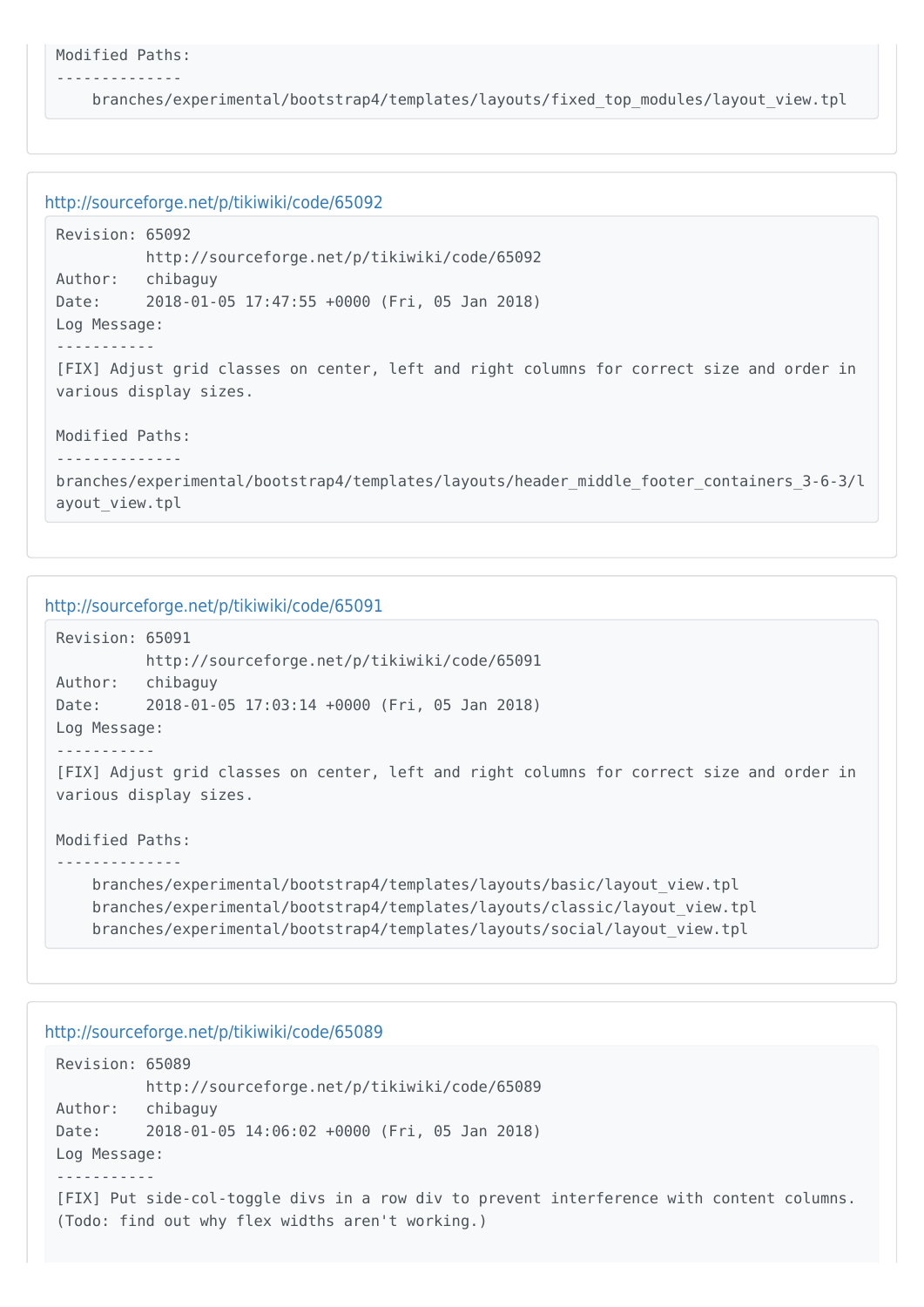```
Modified Paths:
```
--------------

branches/experimental/bootstrap4/templates/layouts/social/layout\_view.tpl

```
http://sourceforge.net/p/tikiwiki/code/65088
```

```
Revision: 65088
          http://sourceforge.net/p/tikiwiki/code/65088
Author: chibaguy
Date: 2018-01-05 12:48:15 +0000 (Fri, 05 Jan 2018)
Log Message:
-----------
[FIX] Adjust grid classes on center, left and right columns for correct size and order in
various display sizes.
Modified Paths:
```
--------------

branches/experimental/bootstrap4/templates/layouts/social/layout\_view.tpl

```
http://sourceforge.net/p/tikiwiki/code/65033
 Revision: 65033
            http://sourceforge.net/p/tikiwiki/code/65033
 Author: chibaguy
 Date: 2017-12-31 09:36:39 +0000 (Sun, 31 Dec 2017)
 Log Message:
 -----------
 [UX] Don't display side-column toggles in narrow screens; adjust grid classes.
 Modified Paths:
 --------------
      branches/experimental/bootstrap4/templates/layouts/basic/layout_view.tpl
```

```
http://sourceforge.net/p/tikiwiki/code/64411
```

```
Revision: 64411
          http://sourceforge.net/p/tikiwiki/code/64411
Author: chibaguy
Date: 2017-10-28 10:07:43 +0000 (Sat, 28 Oct 2017)
Log Message:
-----------
[UPD] Add dropdown-link classes in Page actions dropdown.
Modified Paths:
--------------
     branches/experimental/bootstrap4/templates/tiki-wiki_topline.tpl
```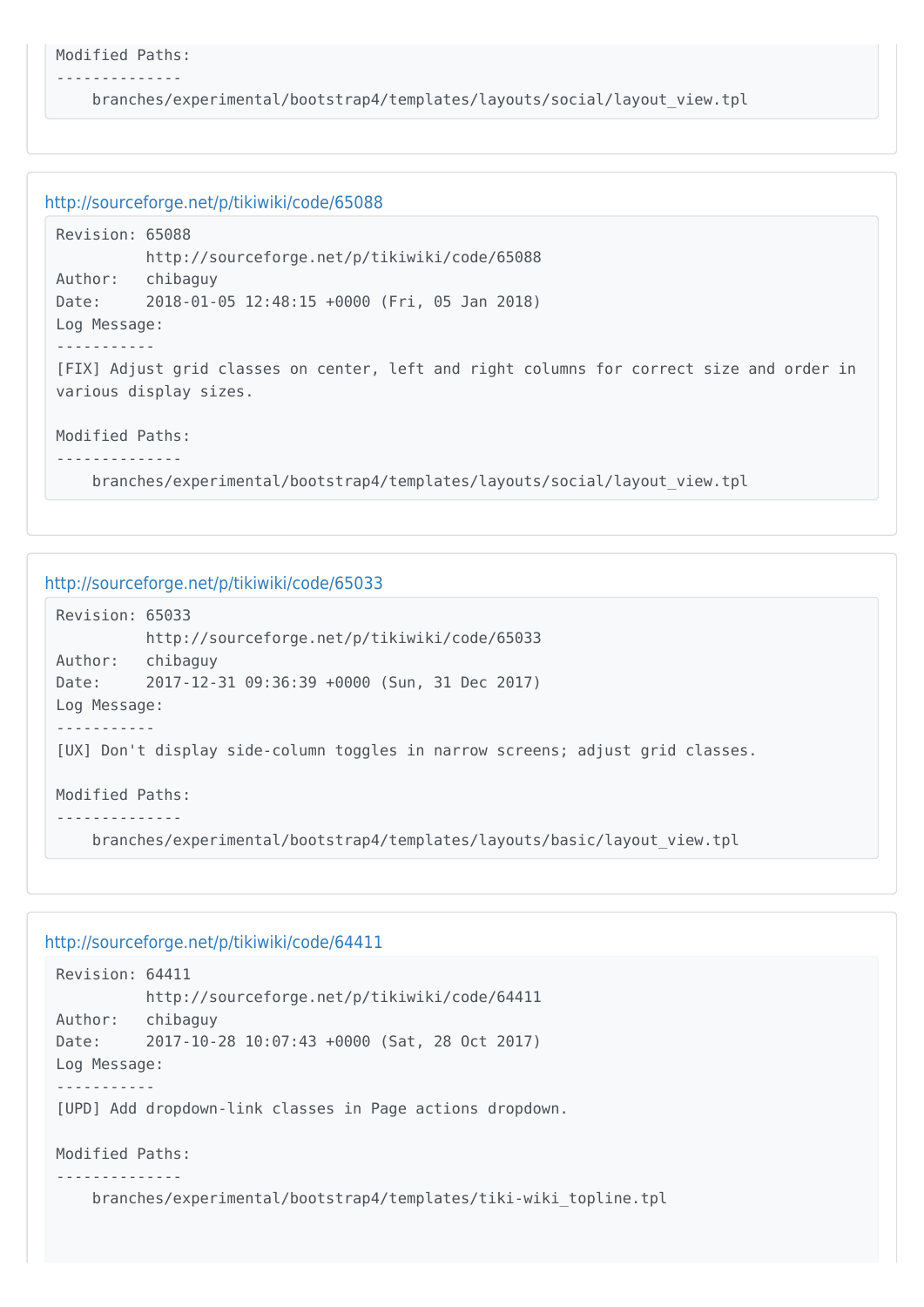```
Revision: 64410
          http://sourceforge.net/p/tikiwiki/code/64410
Author: chibaguy
Date: 2017-10-28 08:48:26 +0000 (Sat, 28 Oct 2017)
Log Message:
-----------
[UPD] Add Bootstrap 4 classes to navbar ul item and a .
Modified Paths:
 --------------
     branches/experimental/bootstrap4/lib/smarty_tiki/block.tabset.php
Modified: branches/experimental/bootstrap4/lib/smarty_tiki/block.tabset.php
```
#### <http://sourceforge.net/p/tikiwiki/code/64409>

```
Revision: 64409
           http://sourceforge.net/p/tikiwiki/code/64409
Author: chibaguy
Date: 2017-10-28 08:22:36 +0000 (Sat, 28 Oct 2017)
Log Message:
-----------
[UPD] Increase thumbnail size.
Modified Paths:
--------------
     branches/experimental/bootstrap4/templates/admin/include_look.tpl
```
Modified: branches/experimental/bootstrap4/templates/admin/include\_look.tpl

```
Revision: 64408
           http://sourceforge.net/p/tikiwiki/code/64408
Author: chibaguy
Date: 2017-10-28 08:17:16 +0000 (Sat, 28 Oct 2017)
Log Message:
-----------
[UPD] Update theme selector and thumbnail to Flexbox.
Modified Paths:
--------------
     branches/experimental/bootstrap4/templates/admin/include_look.tpl
```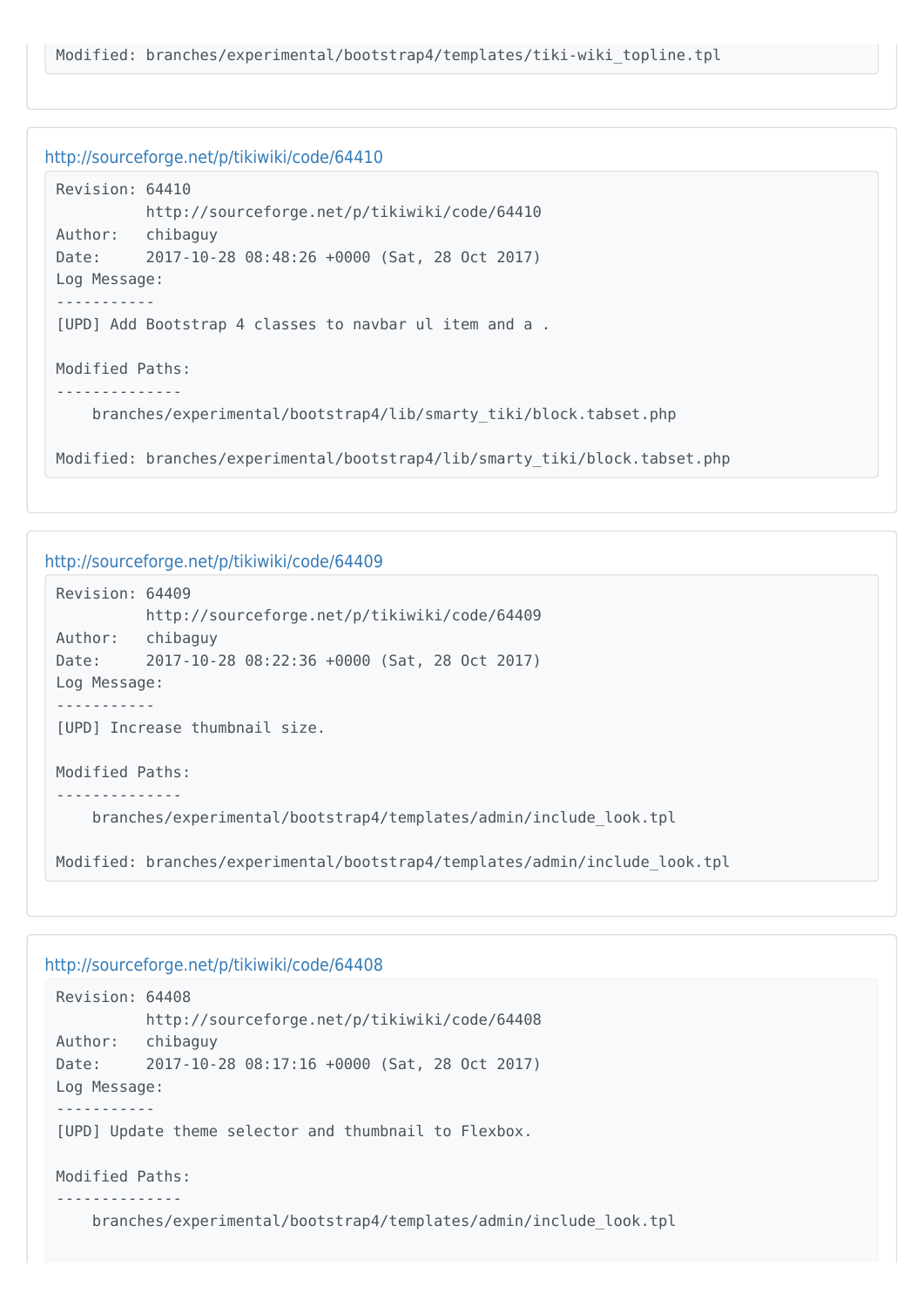```
Revision: 64407
           http://sourceforge.net/p/tikiwiki/code/64407
Author: chibaguy
Date: 2017-10-28 07:50:33 +0000 (Sat, 28 Oct 2017)
Log Message:
-----------
[UPD] Update remaining layout files to Flexbox.
Modified Paths:
 --------------
     branches/experimental/bootstrap4/templates/layouts/basic/layout_view.tpl
     branches/experimental/bootstrap4/templates/layouts/classic/layout_view.tpl
     branches/experimental/bootstrap4/templates/layouts/fixed_top_modules/layout_view.tpl
branches/experimental/bootstrap4/templates/layouts/header_middle_footer_containers_3-6-3/l
ayout_view.tpl
```
#### <http://sourceforge.net/p/tikiwiki/code/64383>

```
Revision: 64383
           http://sourceforge.net/p/tikiwiki/code/64383
Author: chibaguy
Date: 2017-10-26 16:09:30 +0000 (Thu, 26 Oct 2017)
Log Message:
-----------
[FIX] Fix content column order.
Modified Paths:
```
--------------

branches/experimental/bootstrap4/templates/layouts/basic/layout\_view.tpl

Modified: branches/experimental/bootstrap4/templates/layouts/basic/layout\_view.tpl

#### <http://sourceforge.net/p/tikiwiki/code/64381>

```
Revision: 64381
          http://sourceforge.net/p/tikiwiki/code/64381
Author: chibaguy
Date: 2017-10-26 12:48:52 +0000 (Thu, 26 Oct 2017)
Log Message:
-----------
[UPD] Update following upgrade to Bootstrap 4 beta 2. Amelia compiles ok now also, but
still working out a good arrangement of files, etc.
```
Modified Paths:

--------------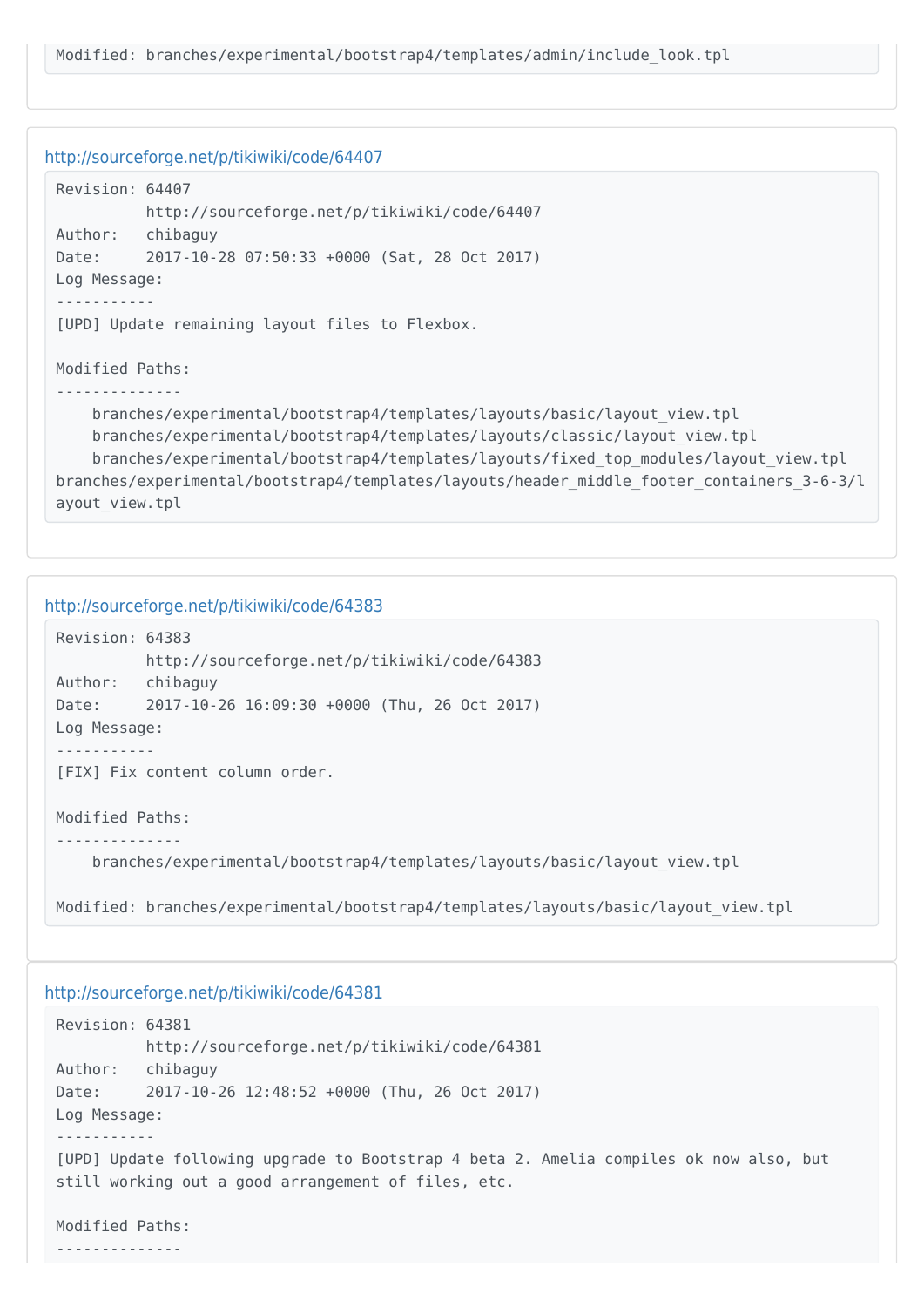```
 branches/experimental/bootstrap4/lib/smarty_tiki/block.accordion_group.php (Replaced
CSS selector "panel" with "card", only.)
```
...

#### <http://sourceforge.net/p/tikiwiki/code/64379>

```
Revision: 64379
           http://sourceforge.net/p/tikiwiki/code/64379
Author: chibaguy
Date: 2017-10-26 05:45:26 +0000 (Thu, 26 Oct 2017)
Log Message:
-----------
[UPD] Further update social layout navbar construction and styling.
Modified Paths:
--------------
```
branches/experimental/bootstrap4/templates/layouts/social/layout\_view.tpl

#### <http://sourceforge.net/p/tikiwiki/code/64316>

```
Revision: 64316
           http://sourceforge.net/p/tikiwiki/code/64316
Author: chibaguy
Date: 2017-10-18 16:58:00 +0000 (Wed, 18 Oct 2017)
Log Message:
-----------
[FIX] Typo (heading should be header).
Modified Paths:
--------------
     branches/experimental/bootstrap4/templates/module.tpl
```

```
Revision: 64308
           http://sourceforge.net/p/tikiwiki/code/64308
Author: chibaguy
Date: 2017-10-18 10:20:21 +0000 (Wed, 18 Oct 2017)
Log Message:
-----------
[UPD] Plugin warning updated to BS4 (more class changes, etc.).
Modified Paths:
     branches/experimental/bootstrap4/templates/tiki-plugin_blocked.tpl
```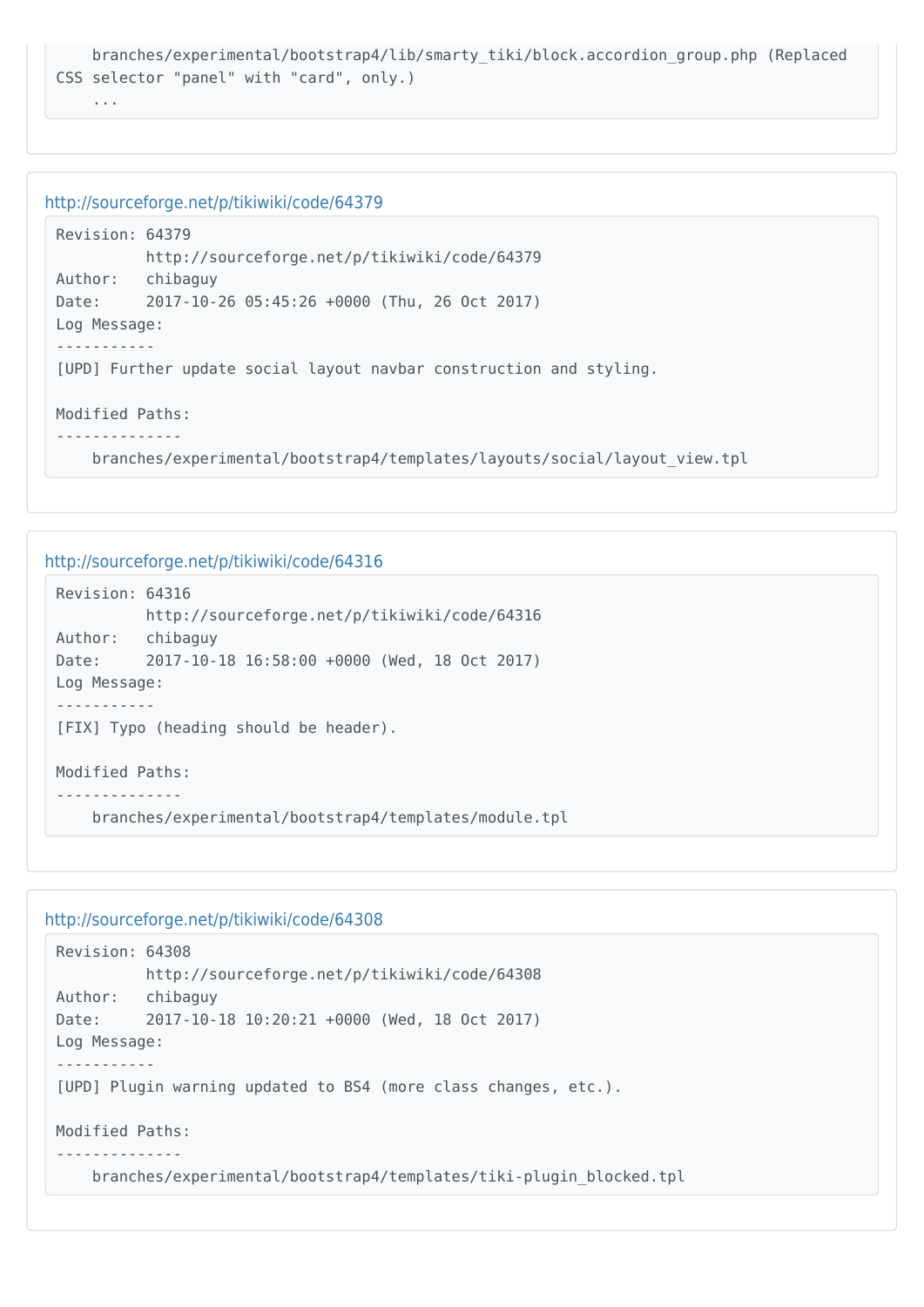```
http://sourceforge.net/p/tikiwiki/code/64307
 Revision: 64307
            http://sourceforge.net/p/tikiwiki/code/64307
 Author: chibaguy
 Date: 2017-10-18 10:18:43 +0000 (Wed, 18 Oct 2017)
 Log Message:
 -----------
 [UPD] Updated button types (classes) for Bootstrap 4 (no more "default"; now "primary,
 secondary, etc.")
 Modified Paths:
 --------------
      branches/experimental/bootstrap4/lib/smarty_tiki/function.button.php
```

```
http://sourceforge.net/p/tikiwiki/code/64306
```

```
Revision: 64306
           http://sourceforge.net/p/tikiwiki/code/64306
Author: chibaguy
Date: 2017-10-18 09:41:05 +0000 (Wed, 18 Oct 2017)
Log Message:
-----------
[UPD] Plugin warning updated to BS4. Todo: find (or wait for from Bootstrap) method for
auto-inverse text color against dark background.
Modified Paths:
--------------
```

```
 branches/experimental/bootstrap4/templates/tiki-plugin_blocked.tpl
```

```
http://sourceforge.net/p/tikiwiki/code/64302
```

```
Revision: 64302
           http://sourceforge.net/p/tikiwiki/code/64302
Author: chibaguy
Date: 2017-10-17 15:55:08 +0000 (Tue, 17 Oct 2017)
Log Message:
-----------
[UPD] Update basic and social layout files to flexbox (social navbar not right yet).
Modified Paths:
--------------
    branches/experimental/bootstrap4/templates/layouts/basic/layout_view.tpl
     branches/experimental/bootstrap4/templates/layouts/social/layout_view.tpl
```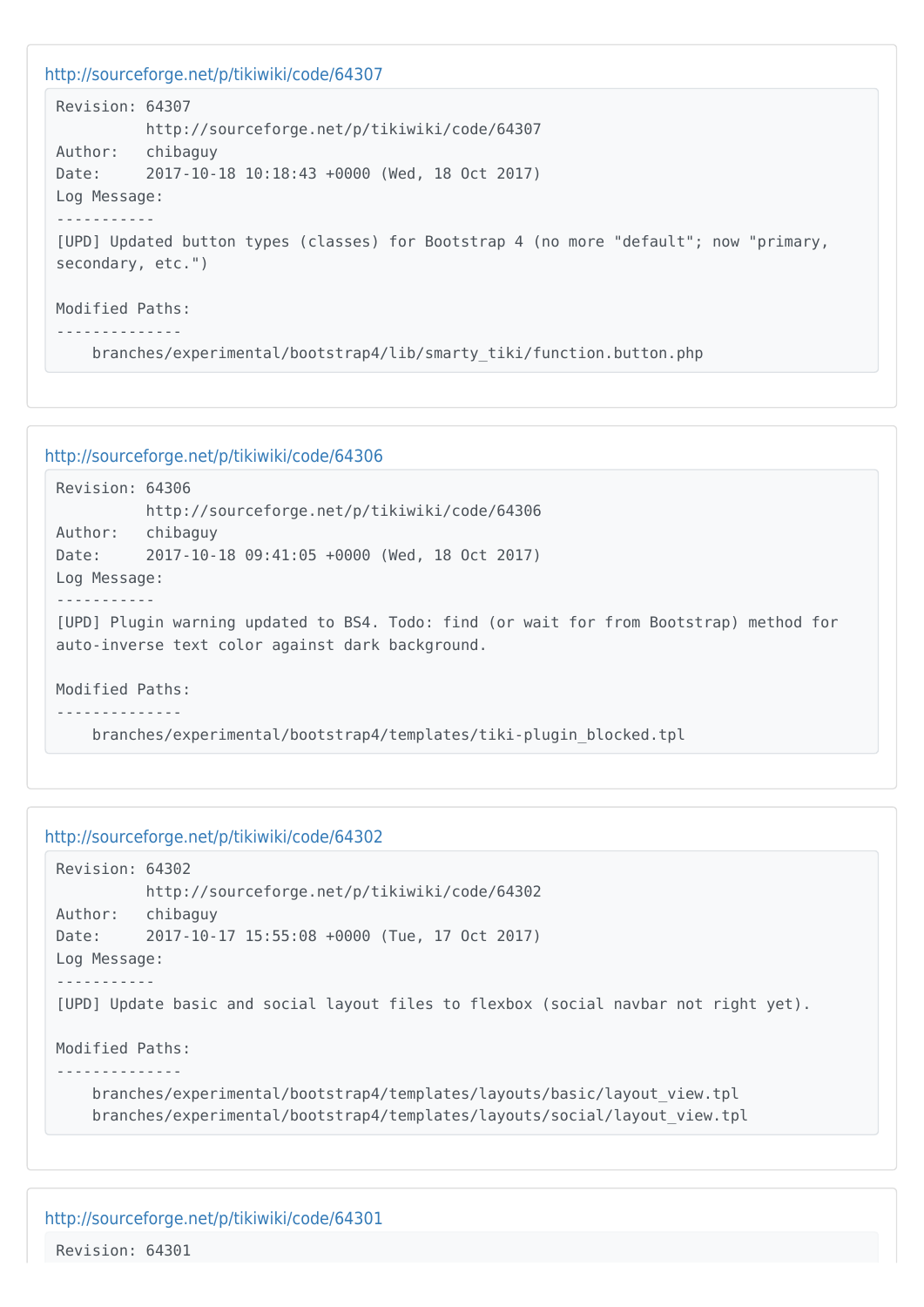```
 http://sourceforge.net/p/tikiwiki/code/64301
Author: chibaguy
Date: 2017-10-17 11:55:22 +0000 (Tue, 17 Oct 2017)
Log Message:
-----------
[UPD] Update to flexbox layout classes.
Modified Paths:
--------------
    branches/experimental/bootstrap4/templates/layouts/basic/layout_view.tpl
```

```
Revision: 64297
          http://sourceforge.net/p/tikiwiki/code/64297
Author: jonnybradley
Date: 2017-10-17 10:37:26 +0000 (Tue, 17 Oct 2017)
Log Message:
-----------
[FIX] bootstrap4: popper.js was removed from BS4, replace temporarily with the CDN version
for a quick fix (thanks chibaguy)
Modified Paths:
--------------
```
branches/experimental/bootstrap4/lib/setup/theme.php

#### <http://sourceforge.net/p/tikiwiki/code/64296>

```
Revision: 64296
           http://sourceforge.net/p/tikiwiki/code/64296
Author: chibaguy
Date: 2017-10-17 10:02:07 +0000 (Tue, 17 Oct 2017)
Log Message:
-----------
[UPD] Less to SCSS transition (update file names, variables, etc.). Also (so far) made a
simple replacement of "panel" with "card" in module.tpl.
Modified Paths:
--------------
     branches/experimental/bootstrap4/templates/module.tpl
```

```
 (plus theme files)
```

```
Revision: 64190
          http://sourceforge.net/p/tikiwiki/code/64190
Author: chibaguy
Date: 2017-10-10 04:10:27 +0000 (Tue, 10 Oct 2017)
```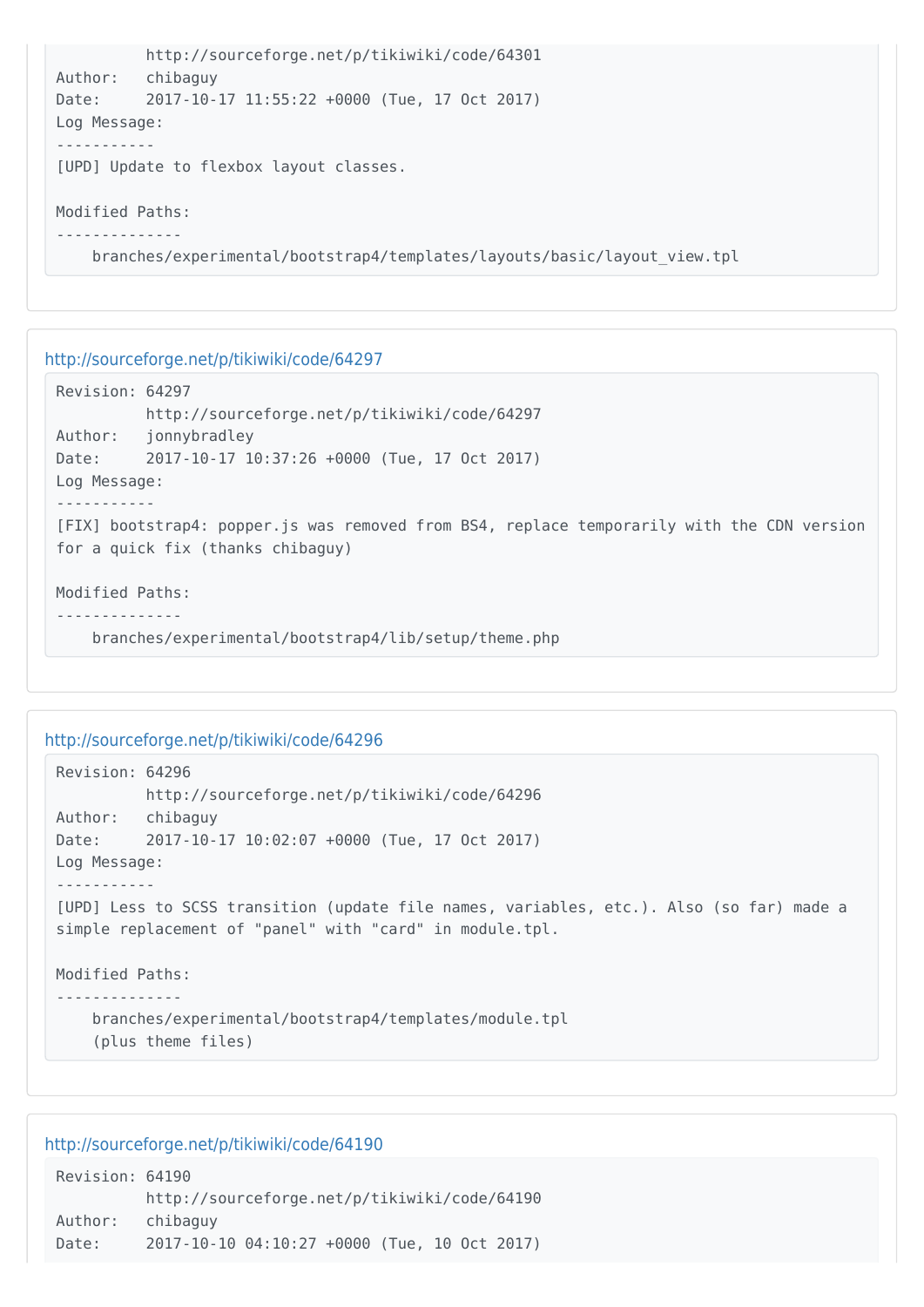```
Log Message:
 -----------
[UPD] Beginning Less to SCSS transition (updating variable name syntax).
Modified Paths:
--------------
     branches/experimental/bootstrap4/templates/styleguide/sections/navbars.tpl
     (plus theme files)
```
Revision: 64184 http://sourceforge.net/p/tikiwiki/code/64184 Author: jonnybradley Date: 2017-10-09 09:13:47 +0000 (Mon, 09 Oct 2017) Log Message: ----------- [FIX] bootstrap4: Catch all scss exceptions Modified Paths:

```
--------------
```
branches/experimental/bootstrap4/lib/core/Tiki/Command/ScssCompileCommand.php

#### <http://sourceforge.net/p/tikiwiki/code/64183>

```
Revision: 64183
          http://sourceforge.net/p/tikiwiki/code/64183
Author: jonnybradley
Date: 2017-10-09 08:40:01 +0000 (Mon, 09 Oct 2017)
Log Message:
-----------
[FIX] bootstrap4: Removed exceptions display by mistake - oops, back now
Modified Paths:
--------------
     branches/experimental/bootstrap4/lib/core/Tiki/Command/ScssCompileCommand.php
```

```
Revision: 64182
          http://sourceforge.net/p/tikiwiki/code/64182
Author: jonnybradley
Date: 2017-10-09 08:28:55 +0000 (Mon, 09 Oct 2017)
Log Message:
-----------
[ENH] bootstrap4: Use scss compile directly in the ScssPhp\Compiler, so we can handle
exceptions and display the problem rather than outputting them to the css file
```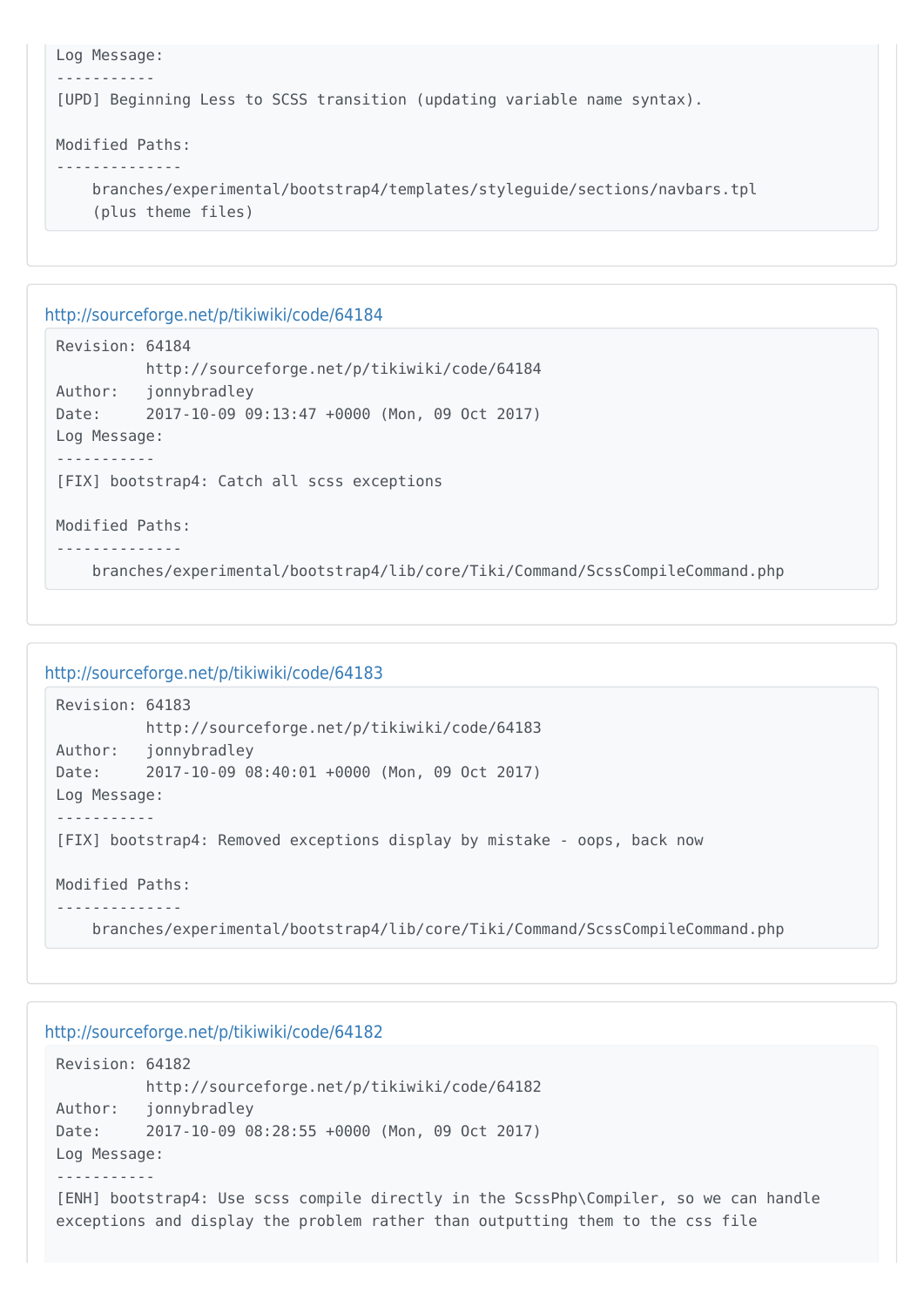```
Modified Paths:
```
--------------

branches/experimental/bootstrap4/lib/core/Tiki/Command/ScssCompileCommand.php

```
http://sourceforge.net/p/tikiwiki/code/64178
 Revision: 64178
            http://sourceforge.net/p/tikiwiki/code/64178
 Author: jonnybradley
 Date: 2017-10-09 05:24:33 +0000 (Mon, 09 Oct 2017)
 Log Message:
 -----------
 [ENH] bootstrap4: Add scss:compile command and remove less (untested, scss files coming
 soon
 Modified Paths:
 --------------
      branches/experimental/bootstrap4/lib/core/Tiki/Command/ConsoleApplicationBuilder.php
 Added Paths:
 -----------
      branches/experimental/bootstrap4/lib/core/Tiki/Command/ScssCompileCommand.php
 Removed Paths:
 -------------
      branches/experimental/bootstrap4/lib/core/Tiki/Command/LessCompileCommand.php
```
#### <http://sourceforge.net/p/tikiwiki/code/64177>

```
Revision: 64177
           http://sourceforge.net/p/tikiwiki/code/64177
Author: jonnybradley
Date: 2017-10-09 04:43:29 +0000 (Mon, 09 Oct 2017)
Log Message:
-----------
[UPD] bootstrap4: Add leafo/scssphp and remove less.php
Modified Paths:
     branches/experimental/bootstrap4/vendor_bundled/composer.json
     branches/experimental/bootstrap4/vendor_bundled/composer.lock
```

| Revision: 64176 |                                              |
|-----------------|----------------------------------------------|
|                 | http://sourceforge.net/p/tikiwiki/code/64176 |
| Author:         | jonnybradley                                 |
| Date:           | 2017-10-09 04:09:40 +0000 (Mon, 09 Oct 2017) |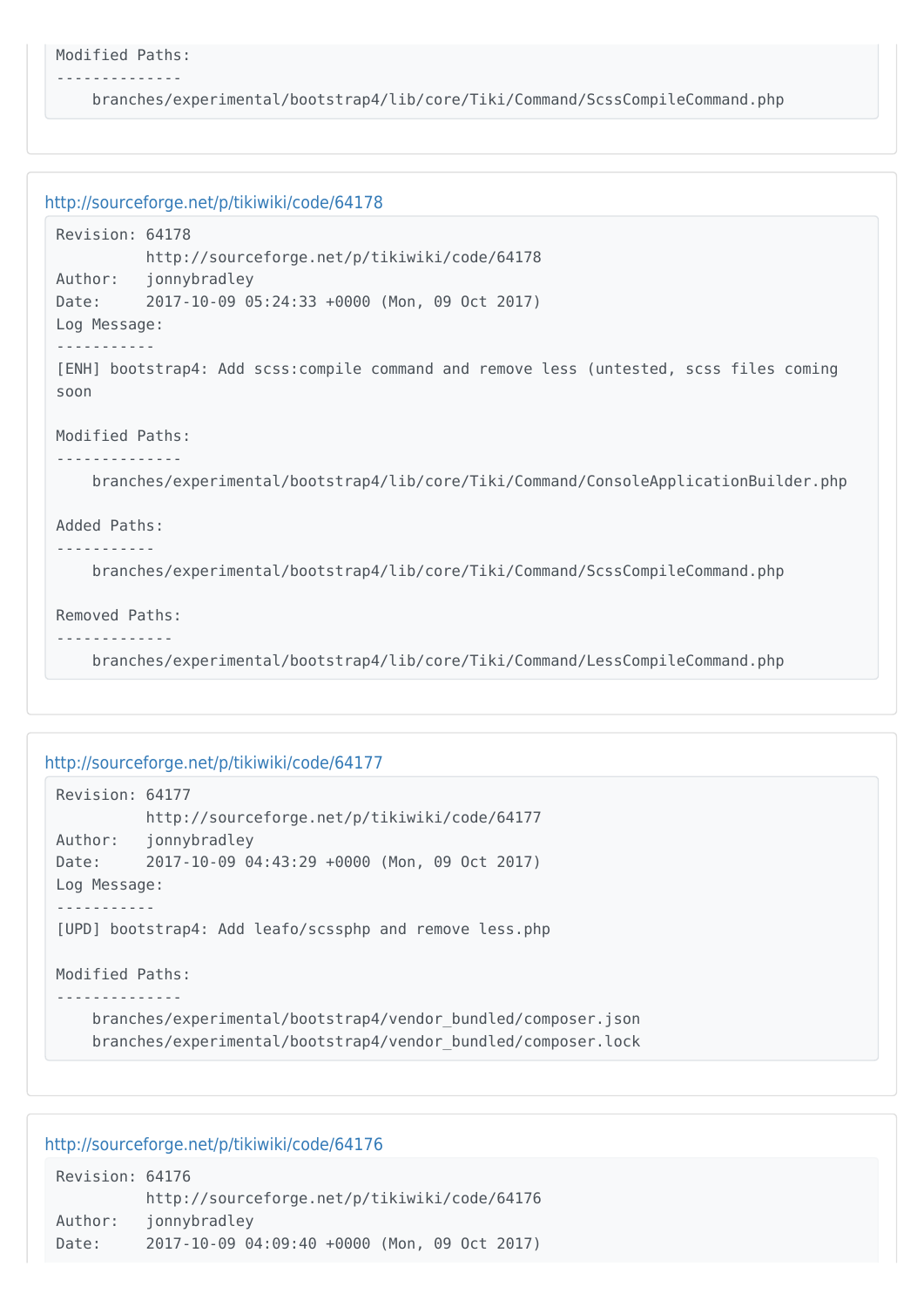```
Log Message:
 -----------
[FIX] bootstrap4: Add include for bundled popper.js now required for bootstrap4 dropdowns
Modified Paths:
```

```
--------------
```
branches/experimental/bootstrap4/lib/setup/theme.php

```
http://sourceforge.net/p/tikiwiki/code/64175
```

```
Revision: 64175
          http://sourceforge.net/p/tikiwiki/code/64175
Author: chibaguy
Date: 2017-10-09 03:44:03 +0000 (Mon, 09 Oct 2017)
Log Message:
-----------
[FIX] Use correct Bootstrap 4 beta information.
Modified Paths:
--------------
```
branches/experimental/bootstrap4/vendor\_bundled/composer.json

```
http://sourceforge.net/p/tikiwiki/code/64174
```

```
Revision: 64174
           http://sourceforge.net/p/tikiwiki/code/64174
Author: chibaguy
Date: 2017-10-09 03:40:27 +0000 (Mon, 09 Oct 2017)
Log Message:
-----------
[FIX] Use correct Bootstrap 4 beta information.
Modified Paths:
--------------
     branches/experimental/bootstrap4/vendor_bundled/composer.lock
```

```
Revision: 64173
          http://sourceforge.net/p/tikiwiki/code/64173
Author: chibaguy
Date: 2017-10-09 02:10:06 +0000 (Mon, 09 Oct 2017)
Log Message:
-----------
[FIX] Use better Bootstrap 4 version number.
```

```
Modified Paths:
--------------
```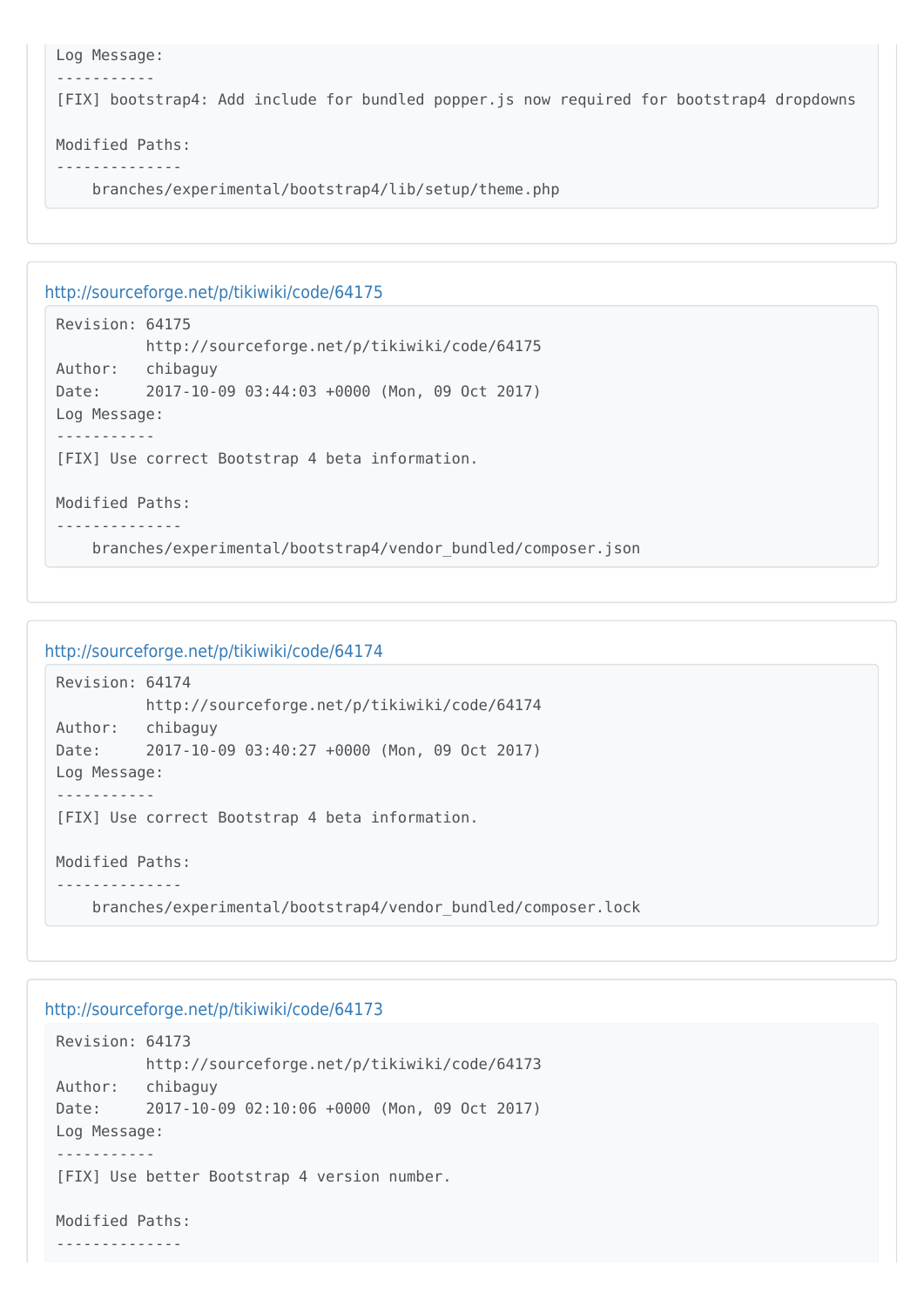```
http://sourceforge.net/p/tikiwiki/code/64172
```

```
Revision: 64172
           http://sourceforge.net/p/tikiwiki/code/64172
Author: chibaguy
Date: 2017-10-08 16:40:00 +0000 (Sun, 08 Oct 2017)
Log Message:
-----------
[UPD] Switch to Bootstrap 4 beta.
Modified Paths:
   --------------
     branches/experimental/bootstrap4/vendor_bundled/composer.json
```

```
http://sourceforge.net/p/tikiwiki/code/65853
 Revision: 65853
          http://sourceforge.net/p/tikiwiki/code/65853
 Author: jonnybradley
 Date: 2018-04-01 07:47:12 +0000 (Sun, 01 Apr 2018)
 Log Message:
 -----------
 [FIX] bootstrap4: Fix three of the ways bs modals are opened for AJAX content use, buttons
 with data attributes, openModal and clickModal (i.e. tracker fields) and plugin edit.
 Some refactoring and convergence would be nice after we merge back to trunk...
 Modified Paths:
 --------------
     branches/experimental/bootstrap4/lib/jquery_tiki/pluginedit.js
     branches/experimental/bootstrap4/lib/jquery_tiki/tiki-jquery.js
```
## [\[+\]](#page--1-0) Testing a quick and dirty BS4 integration (older information)

## Two kinds of changes to deal with

Looks like there are basically two kinds of changes we'll need to cope with. One is the switch from Less to Sass. That's pretty straightforward as it mostly involves file names and variable names in those files (@variable to \$variable, etc.). Of course, there are some method differences but probably not many that will cause trouble for us (one I came across is a color function - Less uses "spin" and Sass uses "adjust color"). Also, paths like the image path variable have slightly different syntax. But I adjusted these as I came across them and will post some docs.